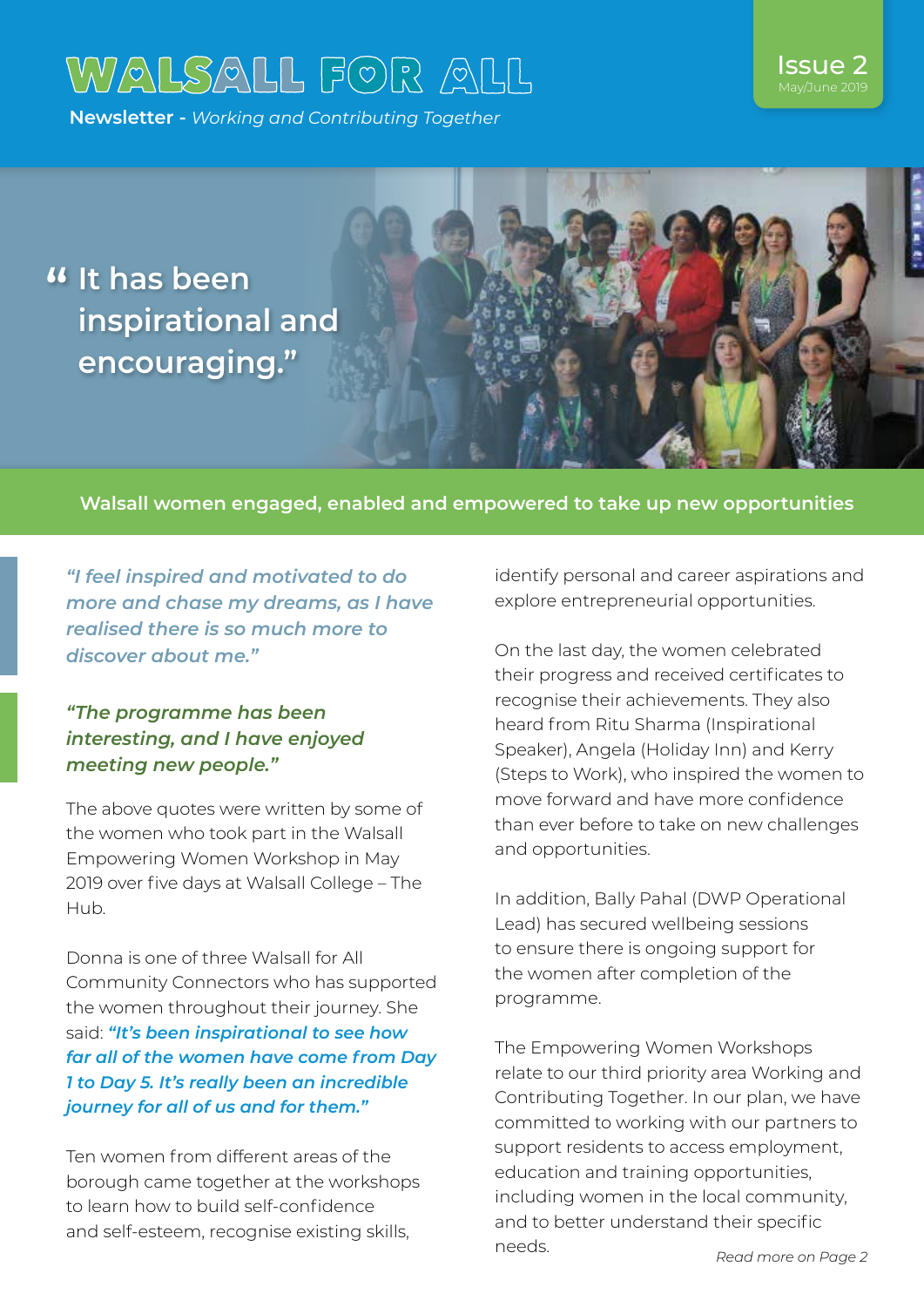### **Walsall women engaged, enabled and empowered to take up new opportunities** cont.



Kerry (aged 41), was one of the participants. She found out about the workshops that were shared on Facebook. She said:

*"I'm really happy with the sessions. I found them really interesting. They've been really helpful as to where I am at the moment. They've really fitted in. I've learnt about barriers to moving forward, applying for jobs and interview techniques."* Following the third day of the workshops, Kerry went to Walsall College and booked on to a careers interview to identify potential opportunities.

Gerry Lyng, Partnerships Manager for Department for Work and Pensions said: *"In response to MHCLG Integrated Communities Strategy Green Paper, DWP nationally confirmed: We will provide additional funding to Jobcentre Plus in the Integration Areas so they can support more people from the most isolated communities into work, identifying and delivering new interventions to address local employment challenges as an important part of the new Local Integration Strategies."*

This project has been jointly organised by Walsall for All, Department for Work and Pensions (DWP), Aaina Community Hub and Walsall Black Sisters Collective.

#### **Community Connectors**

**Kerry's Story** Throughout the whole process, the women have been supported by the Community Connectors Hayley, Donna and Bindy.

> The three Community Connectors are based in the community and are working with partners to help the women with improving their self-confidence and belief, offering support in a non-judgmental manner, learning, training and employment opportunities, increasing social networks and making positive lifestyle changes.

> Tailored support and advice is also available, which includes benefits, budgeting, childcare, CV writing, work calculations and much more.

> They run coffee mornings every Wednesday morning at Gios Italian (Ryecroft Community Hub) from 9am to 12pm and Friday mornings at Caldmore Community Gardens from 9:15am to 11:30am.



*From left-to-right: Bally (Operational Lead), Donna, Bindy & Hayley (Community Connectors)*

To find out more, attend a coffee morning or if you have any questions, please contact one of the Community Connectors - **Hayley (07741 231 911), Donna (07917 473 733) or Bindy (07788 360 148)**

Alternatively, you can email: **walsall.communityconnectors@dwp.gov.uk**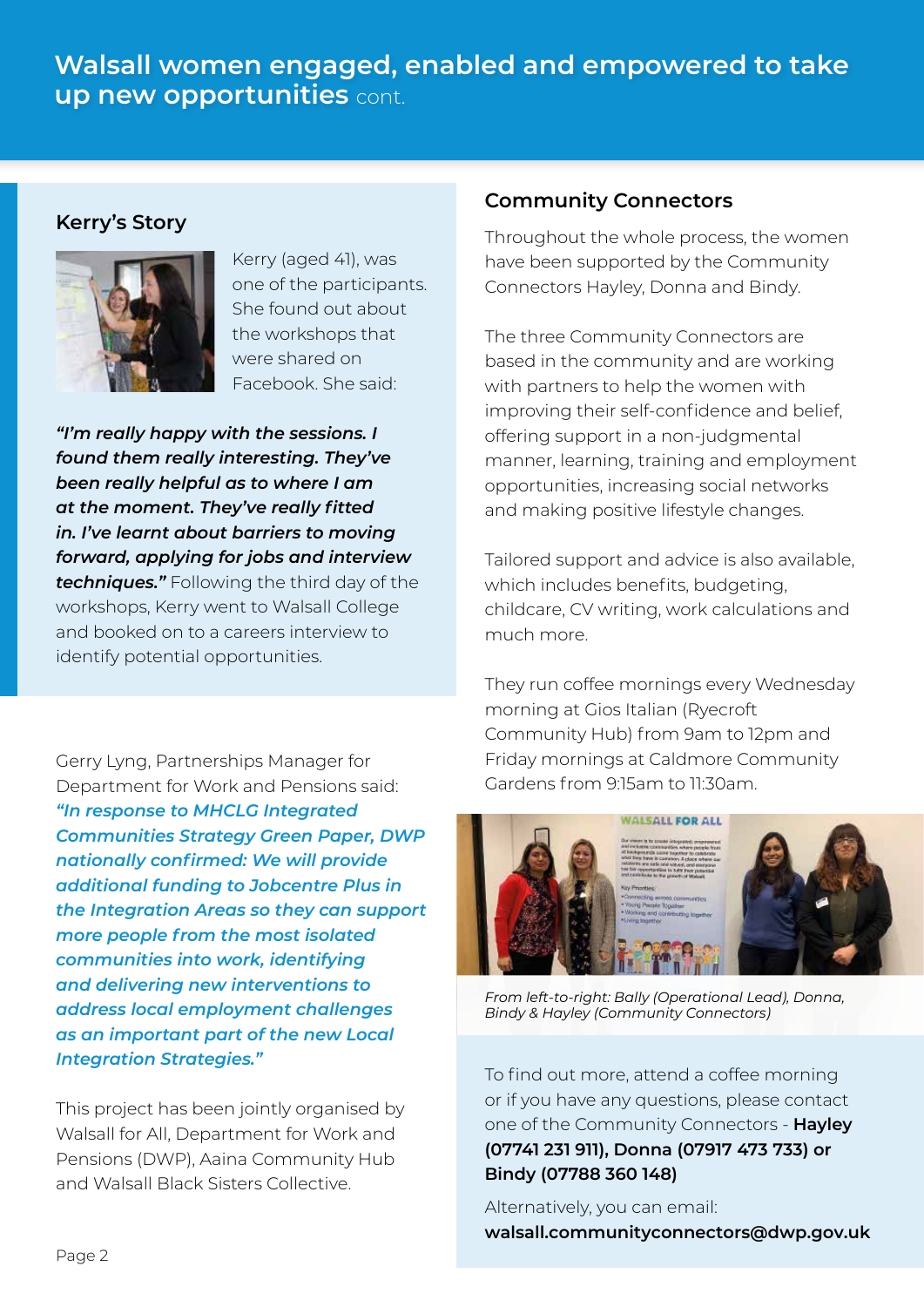## **Let's Talk About It**

'Let's Talk About It' is funded by the Government's Controlling Migration Fund. Launched in December 2018, it aims to encourage community groups to improve English language skills among residents. Communicating in English is crucial to tackling isolation, increasing employment levels and supporting integration.

Other organisations in Walsall have also delivered Let's Talk About It projects:

- Aaina Community Hub •
- All Saints Church Darlaston •
- Black Country Innovate CIC
- Brownhills Community Association
- European Welfare Association CIC
- Manor Farm Community Association •
- Mindful Gifts CIC
- $\,\cdot\,\,$  Refugee and Migrant Centre
- SOORA Association
- Walsall Creative Factory •
- Walsall Hindu Forum •

In Walsall for All, we will develop an ESOL (English for Speakers of Other Languages) Intelligence Unit to support people to access ESOL opportunities.

In the short term, adults with poor English language skills will have a single point of contact within the council to register for ESOL classes and learners will be referred to the most suitable provision for them.

In the long term, we hope to see an increased uptake of ESOL activities and improved partnership working among ESOL providers across the sectors.

For more information, contact **Sarah.Oakley@walsall.gov.uk** or call **01922 653 086**

#### **Nash Dom CIC:** A Case Study



Nash Dom are delivering a

number of sessions on improving English, focused on daily life skills, healthy lifestyles, budget planning and much more.

The first cohort of learners recently completed the 12-week course and received certificates to recognise their achievements.

*"When the people came for the first time, they were not confident in their English writing, but after a few sessions, they learned how to communicate and how to ask for needs, such as ordering food in a restaurant, buying from a shop, how to spell their names and give basic details. The lessons have had a big impact in their lives due to the English barrier and this is improving by each session." - Bogdan Stanculet (Project Coordinator, Nash Dom CIC)*

For further information about this programme: call **07531 090 695** or email **info@nashdomcic.org**



*Learners taking part in an ESOL class run by Nash Dom*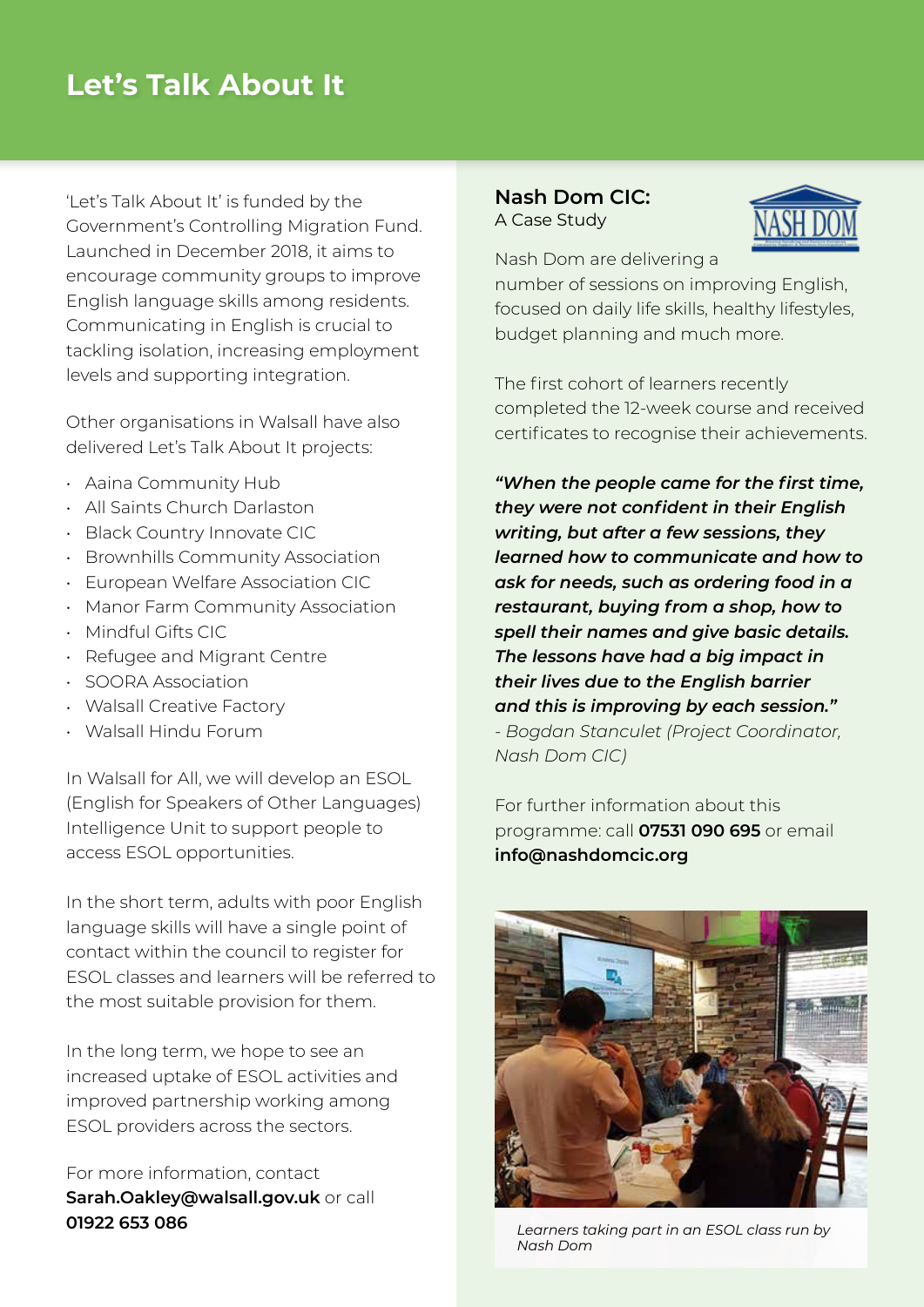## **Walsall Works**

*Our next articles on Walsall Works, Walsall Housing Group and Black Country Impact focus on supporting individuals to access employment, education and training and employers giving back to the community. Increased participation in work or volunteering helps broaden people's social networks, confidence, knowledge and skills - leading to a thriving and better integrated Walsall.*

Walsall Works is a Walsall Council programme designed to support local people with finding jobs, apprenticeships and training. Their aim is to raise aspirations of local residents and help them to access training that will help increase their skills and give access to local jobs created by local employers. The programme offers impartial advice to support Walsall residents of any age. They have a number of job clubs where residents can gain one-to-one support from an Employment Adviser.



A Supported Employment Adviser within the Adult Social Care team can support Walsall Works residents who have either a disability, learning difficulties or residents that have previously been long-term carers and are re-entering employment.



free for anyone to attend. Their next EXPO takes place on Thursday 5th September

from 10am to 4pm at The Hub, Walsall College.

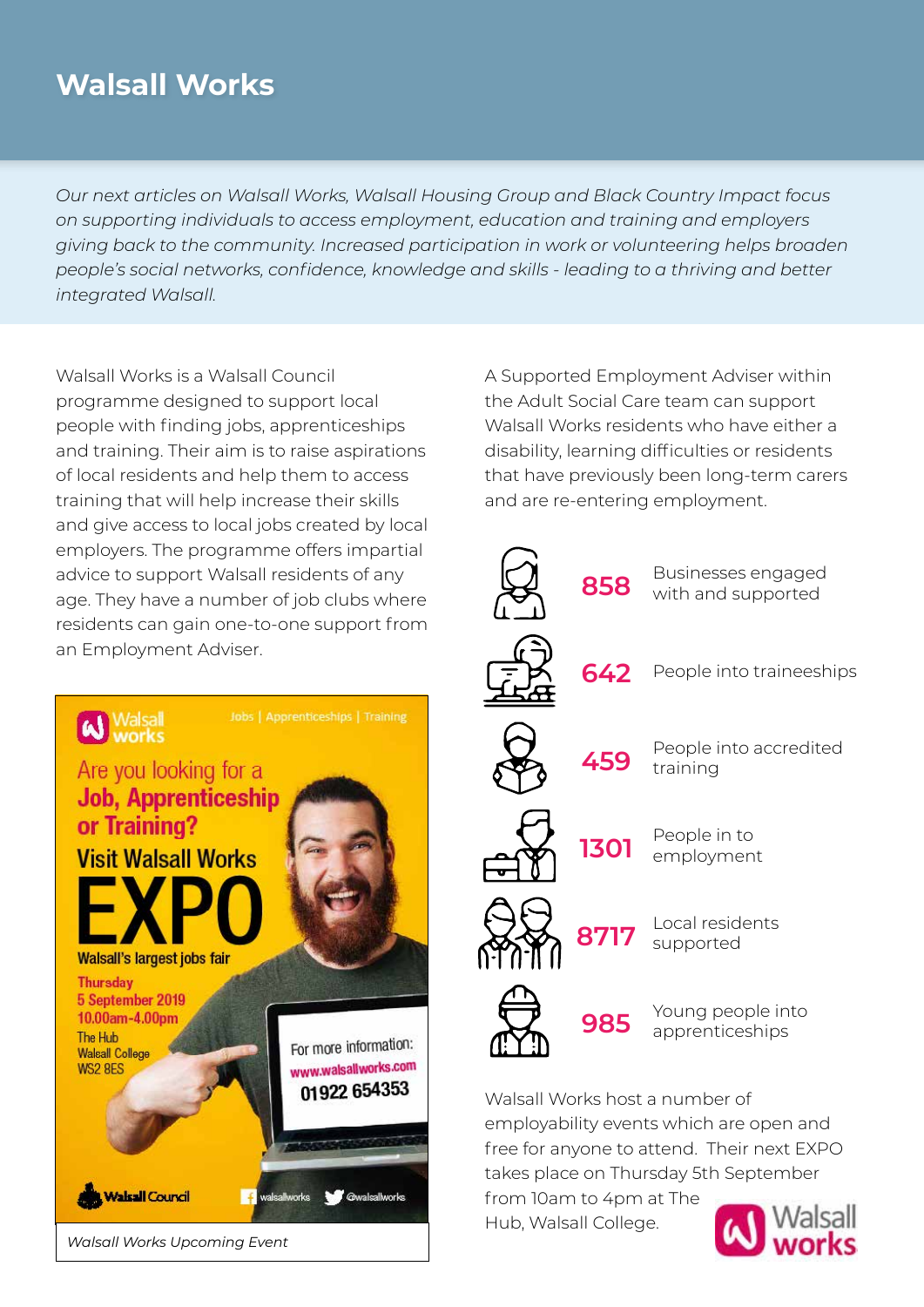## **Walsall Works Partner Awards**



*Walsall Works Partners recognised at a ceremony at Walsall College Hub earlier this year*

The whole of Walsall benefits when businesses and organisations help their neighbours and local communities to prosper.

Walsall Council values the work carried out by local employers and since 2018 has been recognising socially-minded businesses and organisations through the Walsall Works Partner Awards.

Partners of Walsall Works have been able to demonstrate that they look beyond their own business and have been involved in a wide range of activities that benefit local people, communities and the wider economy.

This activity can include engaging with schools to increase the aspiration of their students, targeting their recruitment on long-term unemployed or vulnerable

people, investing in the local supply chain or helping charities and voluntary organisations to deliver their services. As a quality standard, the awards are divided into three classes; bronze, silver and gold. On 21 March, the first round of 2019 partners were announced at a ceremony at Walsall College Hub. This included a record number of new Gold Partners, with six local employers being able to demonstrate leadership in the delivery of social value. The Gold Partners were ZF Lemforder, Lovell Partnerships, whg, Walsall College, AF Blakemore and the Midcounties Cooperative.

Further information can be found on their website **www.walsallworks.com**

Twitter: **@WalsallWorks** Facebook: **@WalsallWorks**

Alternatively you can call the team on **01922 654 353.**

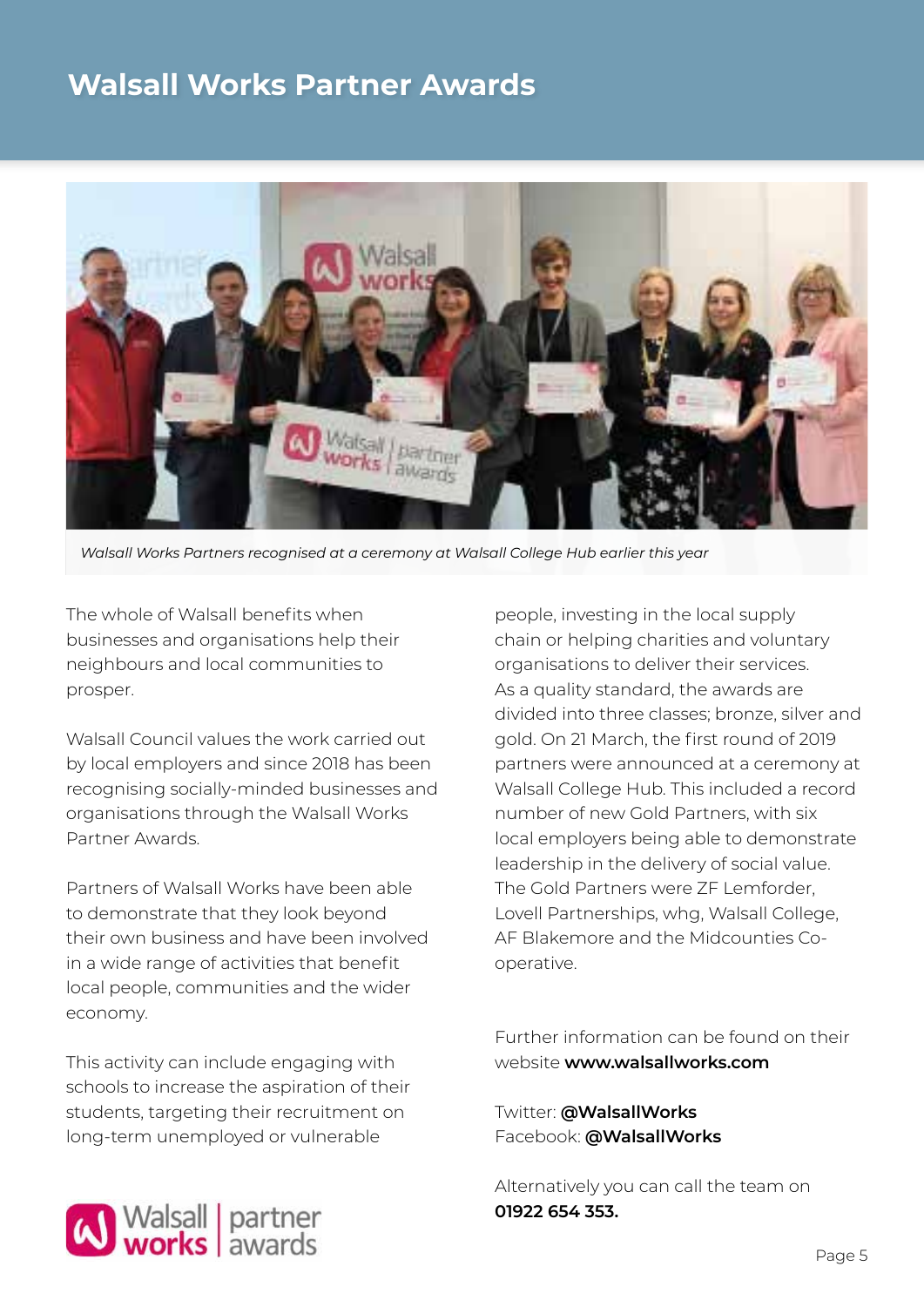## **Walsall Housing Group (whg):** Case Study

whg is flying the flag for Walsall for All's third priority: Working and Contributing Together. They are fully committed to increasing the levels of diversity in their workforce and establishing an inclusive work environment. They have been recognised as a Walsall Works Gold Partner for the second year running for the work they do in improving the lives of people across the borough.

They are a committed Disability Confident employer and they recognise the importance of this to allow them to recruit and retain people with disabilities. Through their regular recruitment activities they have supported a large number of local residents to apply for whg vacancies.

Applicants who have declared a disability and meet the essential criteria are automatically shortlisted for interview. Additionally, all whg vacancies are advertised via whg's Employment & Training Team and their website. This team ensures whg vacancies are distributed locally to a range of local partner organisations, as well as directly to unemployed customers they are working with as part of a caseload approach. whg provides the necessary coaching support to disadvantaged or vulnerable customers to maximise their success in their job applications. With this in mind, they have successfully employed Walsall people from vulnerable groups across a number of different roles in line with their Equality and Diversity policies.

As a positive action employer, this year they have been successful in recruiting women into construction roles within



*Georgia Robinson, participant in whg's UPLIFT, Women in Construction Programme.*

their organisation. Using a targeted apprenticeship campaign, they actively encouraged female applicants to apply and held an open day at their main office in Walsall town centre. As a result of a successful recruitment campaign, they have taken on female apprentices. Georgia Robinson, 21, (pictured above) signed up to UPLIFT, whg's new Women into Construction Programme, as she felt it would help her find work.

She said: *"I wanted to learn painting and decorating to help me get a job. I'm all for women working in a trade and would tell anyone thinking of doing the course to just go for it because it's so worth it."*

Julie Haywood, whg's Director of Community Investment said: *"At whg, we are passionate about helping our customers to thrive and having a positive impact on their lives through offering a whole range of support across the organisation."*

Walsall Works said: *"Since becoming our first gold partner, whg have increased their focus on social value and are* 

*looking to expand this even further."* 

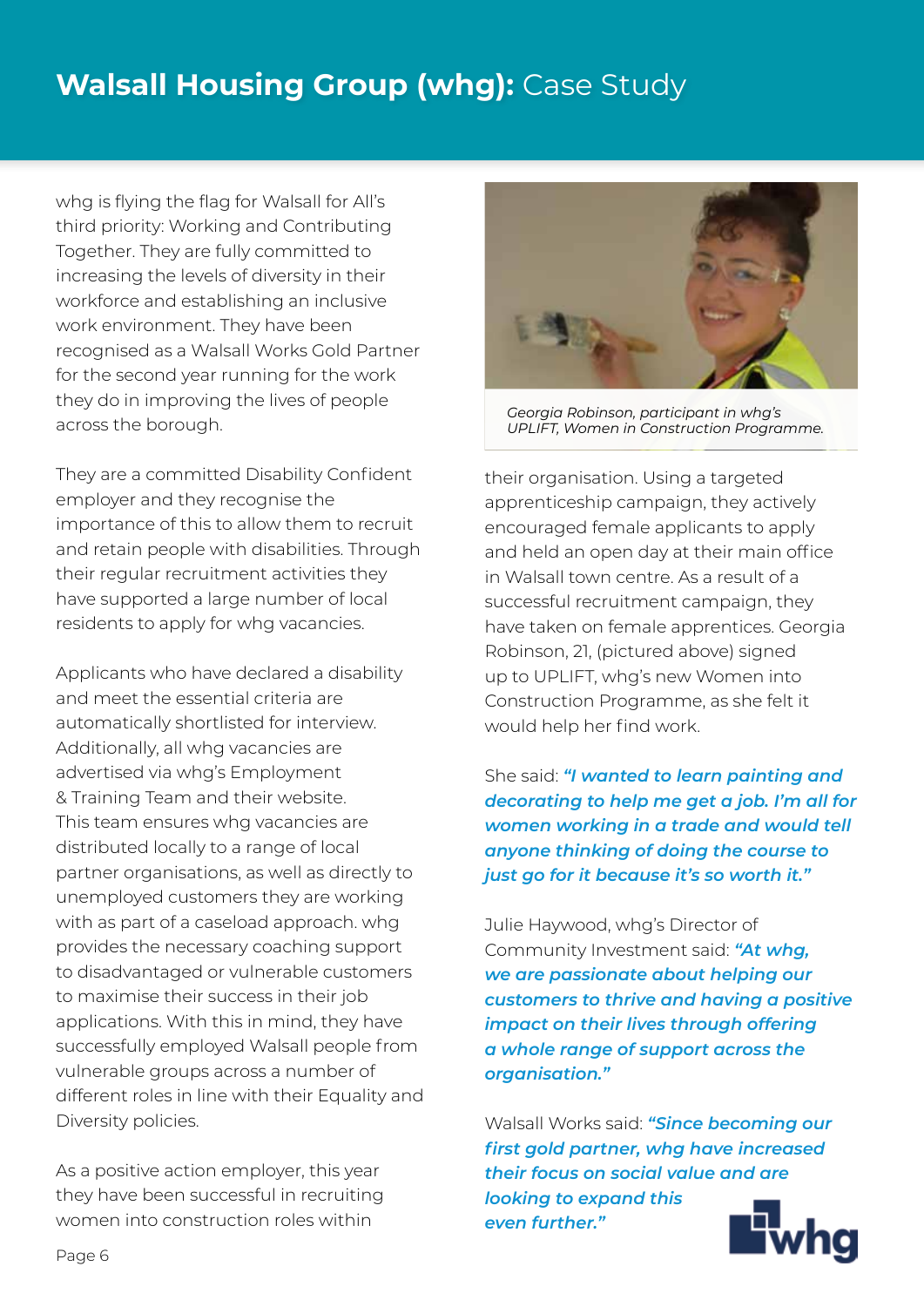Black Country Impact supports young adults aged 16-29 to break down the barriers that may be holding them back from finding work, improving their skills or gaining qualifications. Black Country Impact is a £51 million scheme to help young adults in Sandwell, Dudley, Walsall and Wolverhampton gain the skills they need to get into work. The money for the project has come from the European Social Fund (£17 million), from the Government's Youth Employment Initiative (£17 million) plus potential match funding of up to £8 million from the National Lottery Community Fund and other partners.



#### **Samuel's Story**

Samuel was 23 years old at the point of signing with BC Impact, having self referred he felt low in confidence and self-esteem. Samuel had completed his degree in Business and Accounting in June 2015 and for the last two years had been unable to gain employment. Samuel spent time supporting his family's business as a manual labourer.

Although passionate about finance Samuel was giving up on gaining work in his chosen sector and was considering gaining manual work. Samuel worked with his BC Impact adviser to identify a way forward, by training to complete a Sage Line 50 in payroll he would be able to gain experience and a way into an employer by means of a basis accounts role. The BC Impact adviser was able to arrange this through the programme. In the mean time, Samuel was able to spend time with his adviser, researching suitable vacancies and gaining information on the type and nature of apprenticeship he could apply for. Samuel was introduced to the national apprenticeship website, where he was able to upload and apply for job roles. The adviser was able to discuss and promote opportunities to Samuel which supported him on his journey, increasing his confidence each step of the way. His adviser arranged for him to attend PTP training in Walsall to discuss some of the many apprenticeship vacancies available.

Samuel gained a position he identified himself, with the support of the skills he had learned from working with his adviser and started work at Seva Care HQ as a Sales Ledger and Finance Apprenticeship on 04/12/2017. Samuel is delighted at being given an opportunity to develop his future career and no longer has to consider manual labouring work.